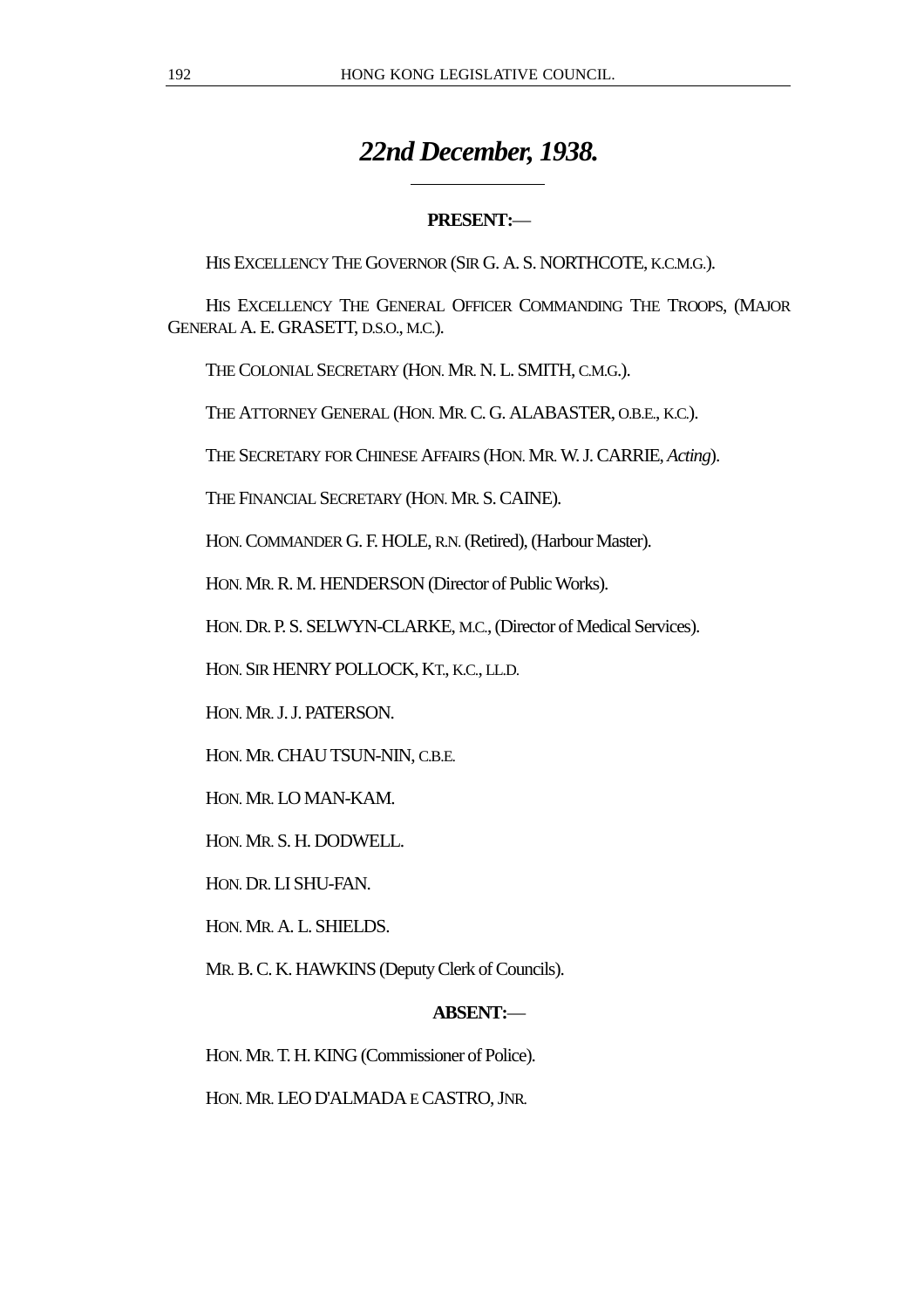#### **MINUTES.**

The Minutes of the previous meeting of the Council were confirmed.

#### **NEW MEMBER.**

Major General A. E. Grasett, D.S.O., M.C., (General Officer Commanding The Troops), took the Oath of Allegiance and assumed his seat as a member of the Council.

## **MILITARY CONTRIBUTION.**

THE COLONIAL SECRETARY.—Sir, I am the bearer of a message from Your Excellency:—

Honourable Members,—In my address to this Council on the occasion of the presentation of the estimates for 1939 on 13th October I stated that I had addressed the Secretary of State with a proposal for a new method of assessment for the Military contribution paid by this Colony. I am now glad to be able to inform you that the Secretary of State has conveyed to me the approval of His Majesty's Government of the adoption for an experimental period of 5 years of a system of fixed contribution. The amount of this fixed contribution is to be \$6,000,000 per annum, the figure suggested by me after confidential consultation with the Unofficial Members of this Council. It has been agreed that if, owing to exchange fluctuations, the sterling value of this contribution for any year, at the average rate of exchange for the year, should fall below £350,000, or if there should be a formal devaluation of the dollar reducing its value below that figure, the amount of the contribution should be immediately reviewed without waiting for the end of the quinquennium. It has also been agreed that the fixed contribution system should be regarded as an experiment subject to review at the end of the first quinquennium, with the proviso that if the experiment is found to be unsatisfactory either the Colonial Government or His Majesty's Government may propose to revert to the former percentage basis at the end of the first 5 year period or to adopt some other basis of calculation.

2. It is intended that, if the fixed contribution system is continued, future reassessments of the amount should have regard to the general economic position of the Colony, not only to the revenue position; but no exact method of re-assessment has been laid down. I believe that this fixed contribution will be found very much more satisfactory from many points of view than the old percentage basis. The sum which has been fixed is less than is expected to be payable for 1938 and less than the amount which would have been payable for 1939 on the 20% basis as applied to the approved estimate of revenue of 1939, the figure allowed for in the estimates for 1939 being \$6,149,228.

3. It was mentioned in the budget debate that there would be payable in respect of 1938 nearly \$1,000,000 additional Military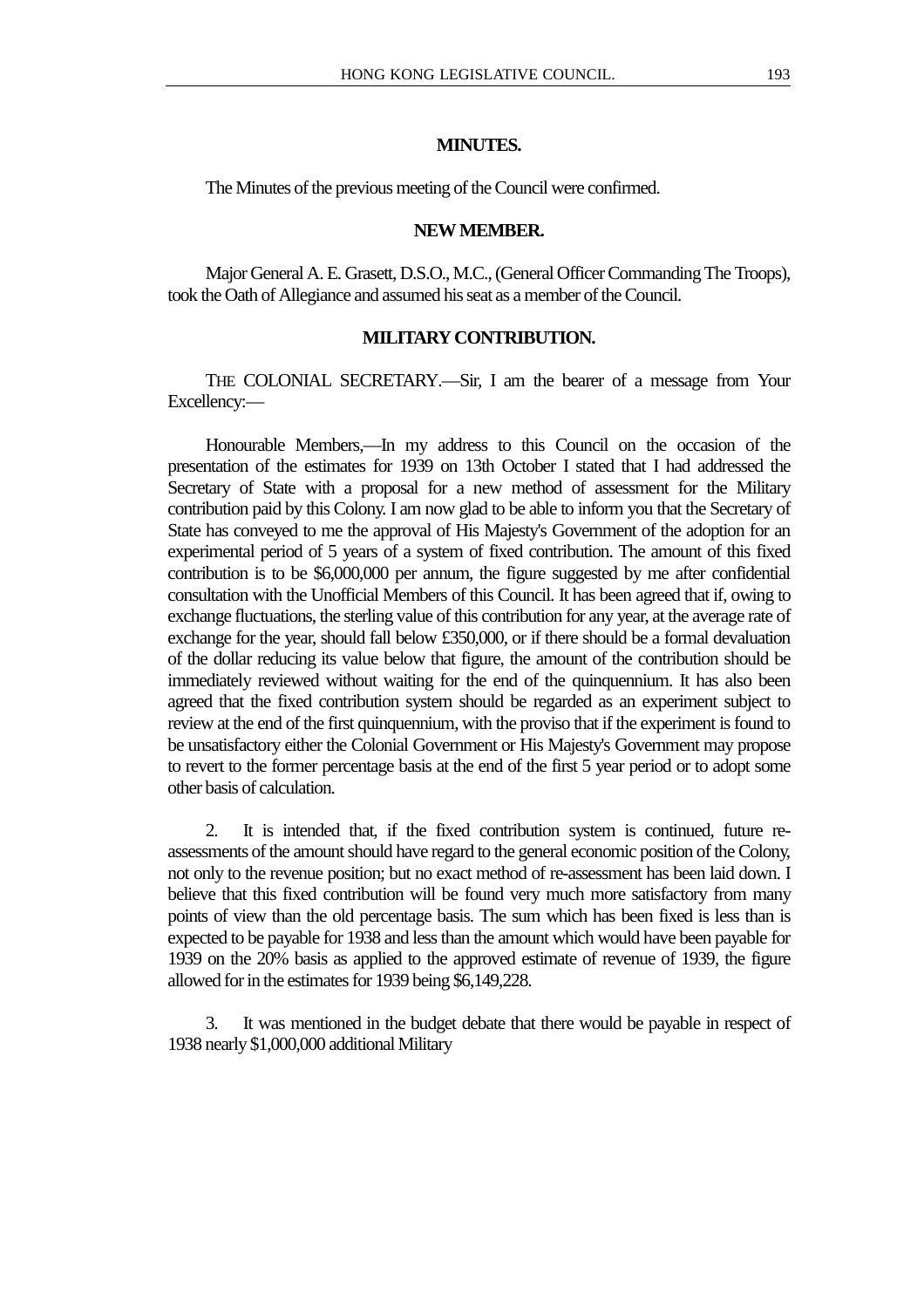contribution in excess of that provided for in the 1938 estimates, owing to the increase of the revenue over the original estimates; and that in accordance with the usual custom, this would be payable in the following year. In view, however, of the adoption of the new basis with effect from 1st January, I have directed that the whole of the contribution payable for 1938, or as close an approximation of it as can be made, should be paid before the close of this financial year so that we may start off as nearly as possible with a clean sheet. The formal approval of this Council for this payment is not required as the contribution is permanently authorized by Ordinance.

4. I have sent to the Secretary of State the draft Bill of an Ordinance to give effect to the new scheme and this will be introduced in Council as soon as his approval of its terms has been received.

#### **PAPERS.**

THE COLONIAL SECRETARY, by command of H.E. The Governor, laid upon the table the following papers:—

- Amendments made by the Governor in Council under section 9 (1) of the Police Force Ordinance, 1932, Ordinance No. 37 of 1932, on 18th November, 1938, to the Police Pensions Regulations.
- Declaration under section 18 of the Quarantine and Prevention of Disease Ordinance, 1936, Ordinance No. 7 of 1936, dated 24th November, 1938.
- Amendment made by the Governor in Council under section 2 of the Emergency Regulations Ordinance, 1922, Ordinance No. 5 of 1922, dated 24th November, 1938.
- Amendment made by the Governor in Council under section 2 of the Emergency Regulations Ordinance, 1922, Ordinance No. 5 of 1922, dated 30th November, 1938.
- Amendments made by the Governor in Council under section 3 of the Adulterated Food and Drugs Ordinance, 1935, Ordinance No. 8 of 1935, dated 1st December, 1938.
- Amendments made by the Governor under section 10 of the Hong Kong Naval Volunteer Ordinance, 1933, Ordinance No. 30 of 1933, dated 29th November, 1938.
- Amendment made by the Governor in Council under section 42 of the Merchant Shipping Ordinance, 1899, Ordinance No. 10 of 1899, on 5th December, 1938, to Table C in the regulations.
- Amendment made by the Governor in Council under sections 25 and 42 of the Merchant Shipping Ordinance, 1899, Ordinance No. 10 of 1899, on 5th December, 1938, to Table M in the regulations.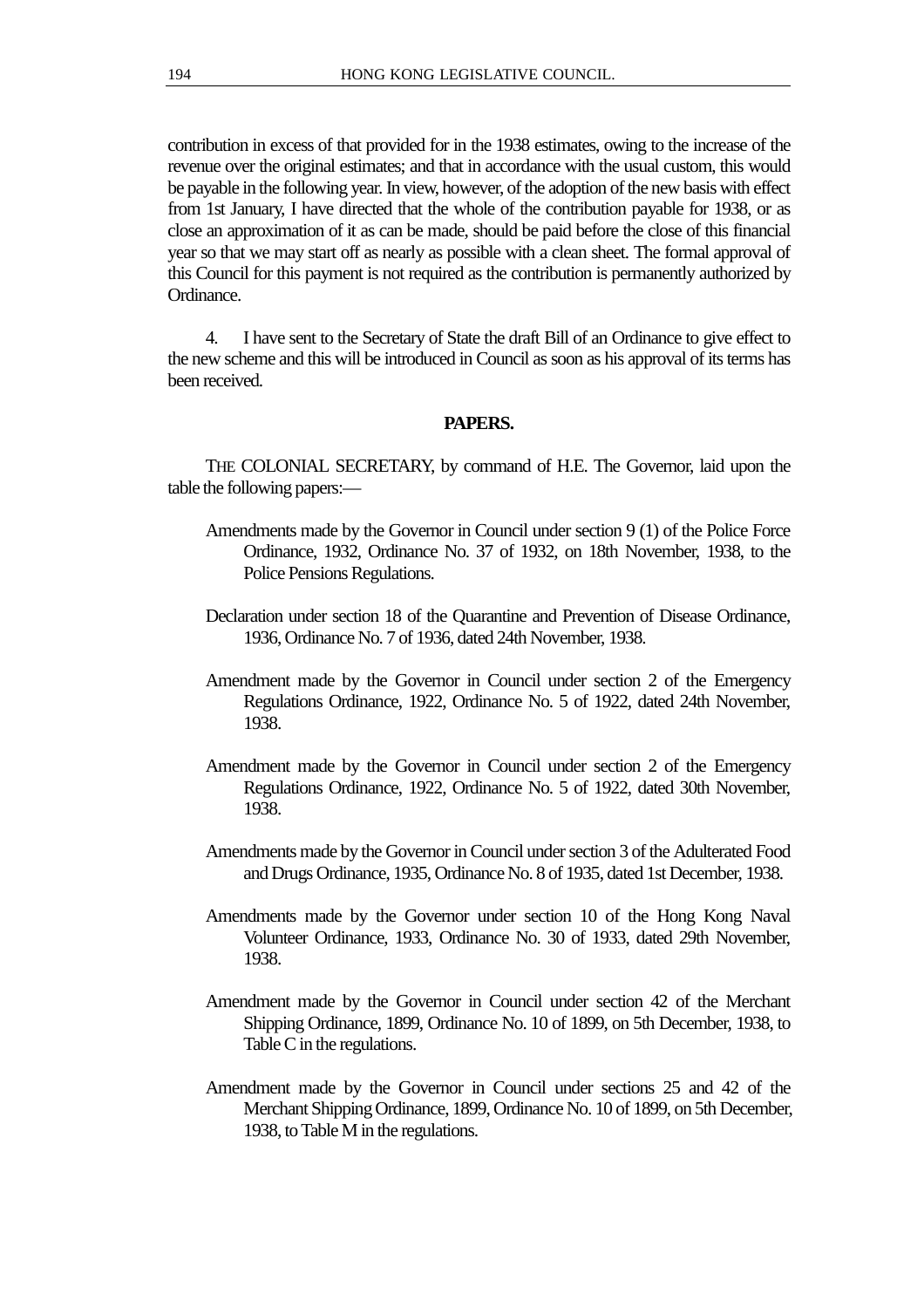- Amendment made by the Governor in Council under section 3 of the Pharmacy and Poisons Ordinance, 1937, Ordinance No. 8 of 1937, dated 5th December, 1938.
- Notice to Airmen No. 6 of the year 1938, dated 7th December, 1938.
- Forms prescribed by the Governor in Council under section 4 of the Asylums Ordinance, 1936, Ordinance No. 22 of 1936, dated 9th December, 1938.
- Rule made by the Governor in Council under section 6A (3) of the New Territories Regulation Ordinance, 1910, Ordinance No. 34 of 1910, dated 14th December, 1938.
- Proclamation No. 13.—Crown Rents (Apportionment) Ordinance, 1936, to come into operation as regards certain lots on 18th November, 1938.

#### **FINANCE COMMITTEE'S REPORT.**

THE COLONIAL SECRETARY, by command of H.E. The Governor, laid upon the table the report of the Finance Committee, No. 10 of 24th November, 1938, and moved that it be adopted.

THE FINANCIAL SECRETARY seconded, and this was agreed to.

#### **MOTIONS.**

THE FINANCIAL SECRETARY moved: That this Council do approve under section 3 (2) of the Hong Kong Dollar Loan Ordinance, No. 11 of 1934, of the following transfer in the Schedule:—

Item 3.—Vehicular Ferry; to be reduced from \$1,915,603.80 to \$1,911,450.97.

I must ask the forgiveness of Your Excellency and the Council for having to move this Resolution, which arises out of a mistake made in a Resolution adopted by this Council on the 10th of November, 1938. The item of Loan Works—Vehicular Ferry—has been completed and at a less cost than originally estimated, and the savings have been allocated to other Heads of the Loan Schedule. These Heads were accordingly increased in the Resolution of the 10th of November, but the Head "Vehicular Ferry" was not reduced with the result that the Council has now authorised the expenditure of more money than is available—a piece of financial juggling which, unfortunately, is not possible in practice. (Laughter).

THE COLONIAL SECRETARY seconded, and the resolution was approved.

THE FINANCIAL SECRETARY.—I rise to move the following Resolution:—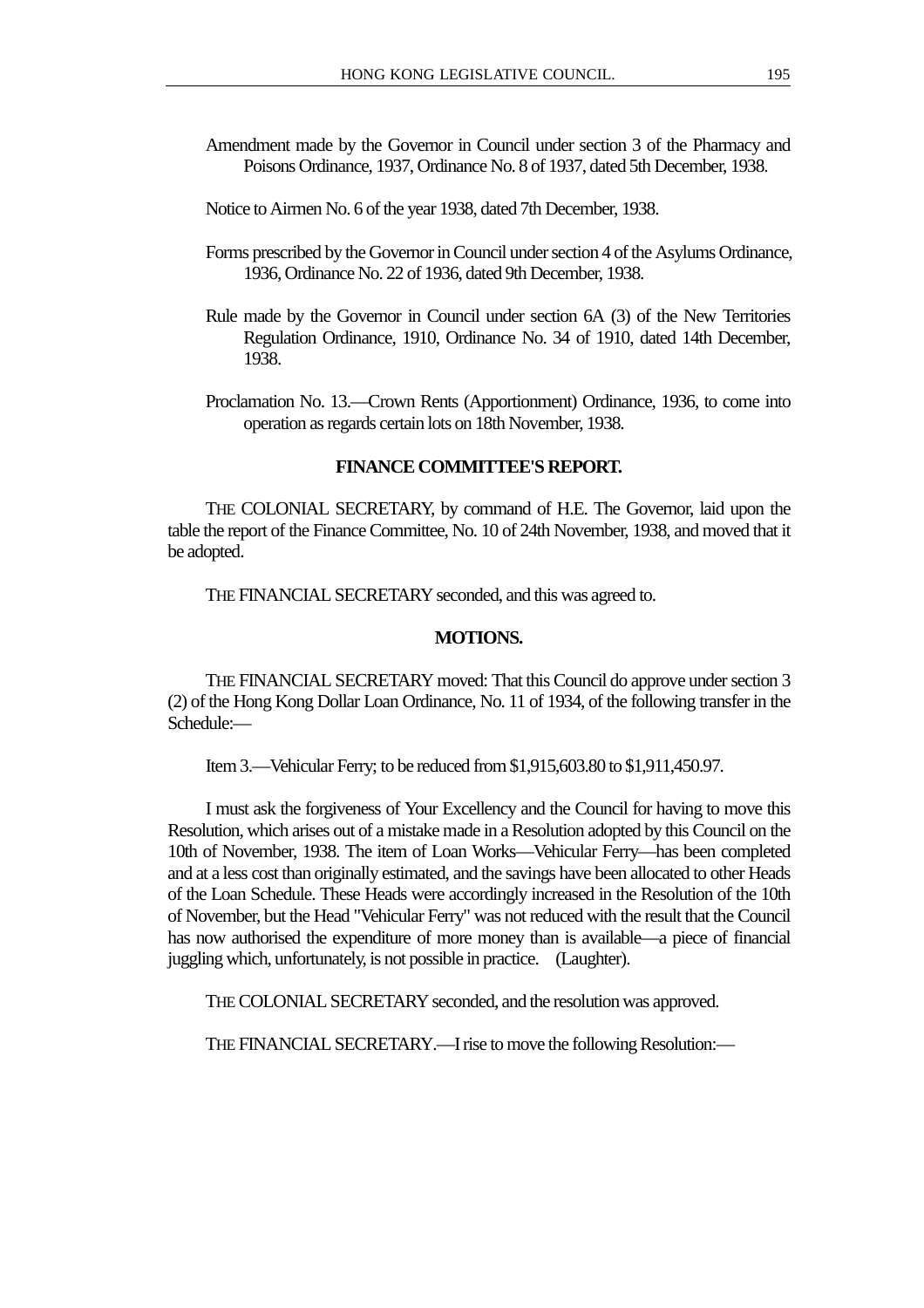Resolved pursuant to section 49 (4) (*b*) of the Rating Ordinance, 1901, Ordinance No. 6 of 1901, as enacted by section 2 of the Rating Amendment Ordinance, 1935, Ordinance No. 10 of 1935, that the annual rate provided for in paragraph (*a*) of sub-section 4 of the said Ordinance be altered and reduced, in respect of that part of the New Territories comprised in the urban area of Tsun Wan, by fifty per cent. for the period 1st July, 1938, to 31st December, 1938, and that the rate for the said area for the said period be as appearing in the second column of the scale hereunder.

Resolved further that as from 1st January, 1939, the annual rate shall be restored to the full assessment, as appearing in the third column of the scale hereunder.

| Class of building.                                                                                                                    | <b>Annual Rate</b><br>for period 1st<br>July to 31st<br>December,<br>1938. | <b>Annual Rate</b><br>as from 1st<br>January,<br>1939. |
|---------------------------------------------------------------------------------------------------------------------------------------|----------------------------------------------------------------------------|--------------------------------------------------------|
| Third class. If noted in the list as neither having nor<br>using Government Waterworks water                                          | \$1                                                                        | \$2                                                    |
| If not so noted                                                                                                                       | \$2                                                                        | \$4                                                    |
| Second class. If noted in the list as neither having nor<br>using Government Waterworks water<br>$\cdots$                             | \$3                                                                        | \$6                                                    |
|                                                                                                                                       | \$6                                                                        | \$12                                                   |
| First class. If noted in the list as neither having nor<br>using Government Waterworks water                                          | \$4                                                                        | \$8                                                    |
|                                                                                                                                       | \$8                                                                        | \$16                                                   |
| Special class. If noted in the list as neither having nor<br>using Government Waterworks water  \$1 per \$1,000 of \$2 per \$1,000 of | the valuation.                                                             | the valuation.                                         |
|                                                                                                                                       | \$2 per \$1,000 of \$4 per \$1,000 of<br>the valuation.                    | the valuation.                                         |

Members of the Council will remember that by a Resolution on the 28th of July, 1937, the rates to be paid in the urban area of Tsun Wan, were reduced by fifty per cent. for the period ending June 30th, 1938. The justification for that reduction was that certain services of an urban character which it had been intended to provide for that area and which were to be paid for by the rates to be raised, had not been fully provided. The inhabitants of that area have recently petitioned for a continuation of this reduction of fifty per cent. on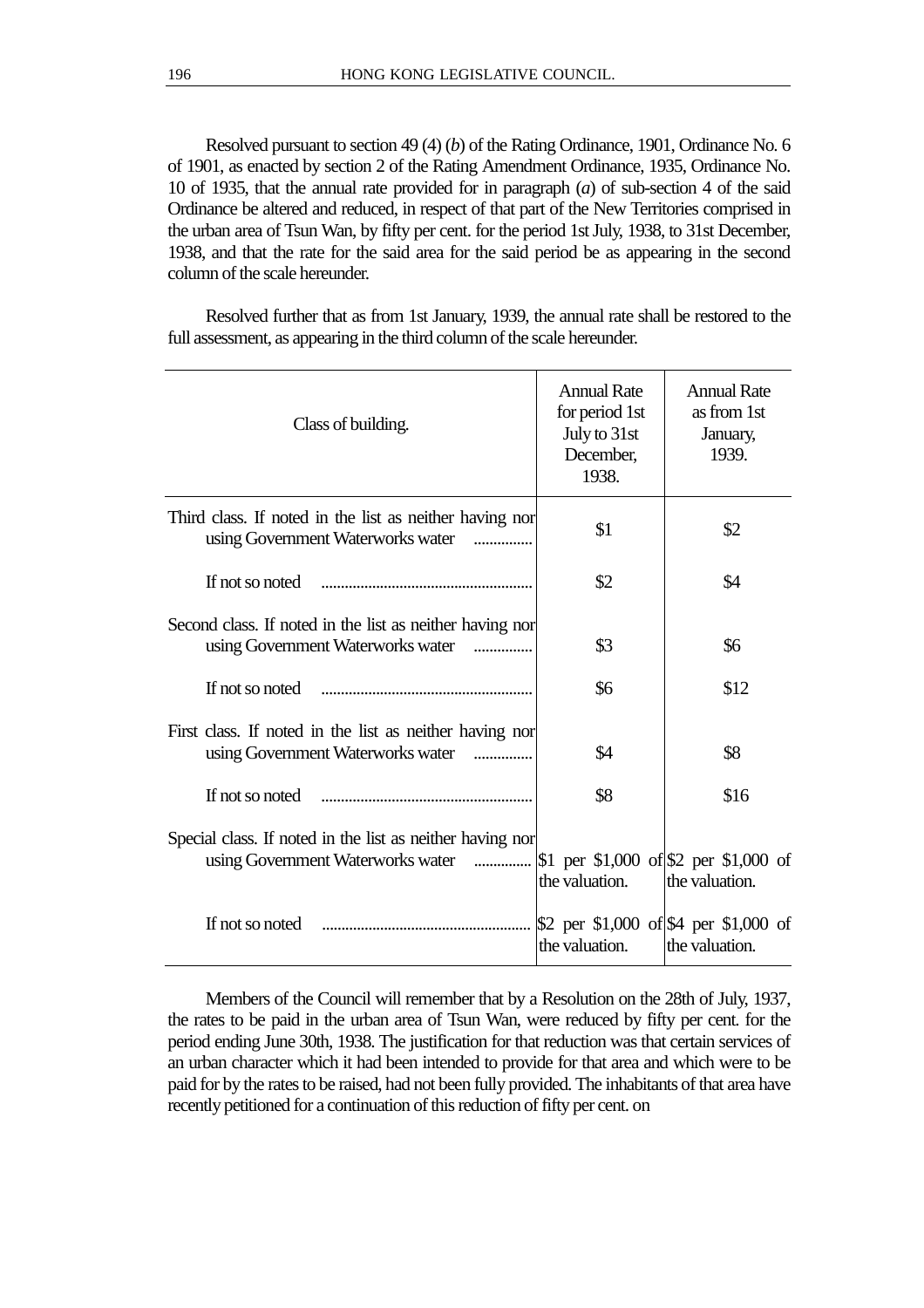the ground that the services in question had still not been fully supplied at the end of the period of reduction, and Government has agreed that it would be reasonable that a further six months' extension should be given. I accordingly move the Resolution standing in my name.

THE COLONIAL SECRETARY seconded, and the resolution was approved.

## **ASIATIC EMIGRATION (NO. 2) AMENDMENT ORDINANCE, 1938.**

THE ATTORNEY GENERAL moved the first reading of a Bill intituled "An Ordinance to amend further the Asiatic Emigration Ordinance, 1915." He said: The 5th and 6th schedules of the principal Ordinance require in their terms, the carrying of medical officers and interpreters in ships on long voyages. There is no similar requirement in the 4th schedule, which deals with short voyages, and, for the reasons explained in the memorandum of Objects and Reasons, it is desirable to bring Saigon in the scheme of such voyages.

THE COLONIAL SECRETARY seconded, and the Bill was read a first time.

## **Objects and Reasons.**

The "Objects and Reasons" for the Bill were stated as follows:—

1. The provisions of the Sixth Schedule to the Asiatic Emigration Ordinance, 1915, requiring a duly approved medical officer and interpreter to be carried, have no counter-part in the case of short voyages, which are regulated by the Fourth and Fifth Schedules to that Ordinance.

2. A British ship carrying a large number of Chinese emigrants recently arrived at Saigon from Hong Kong with a case of smallpox on board.

3. The voyage to Saigon is of less than seven days' duration, but it is considered that it should be declared by the Governor to be a short voyage for the purposes of the principal Ordinance.

4. The object of the present amendment is to require a doctor and interpreter to be carried by ships having on board more than fifty emigrants, even on short voyages, and thus to assimilate the requirements of the Asiatic Emigration Ordinance to those of section 303 of the Merchant Shipping Act, 1894.

5. Clauses 2 and 3 of this Bill effect this amendment by adding to regulation 2 of the Fourth Schedule and to regulation 3 of the Fifth Schedule to the principal Ordinance which apply to short voyages words requiring a medical officer and interpreter duly approved by the Emigration Officer to be carried where the number of emigrants on board exceeds fifty.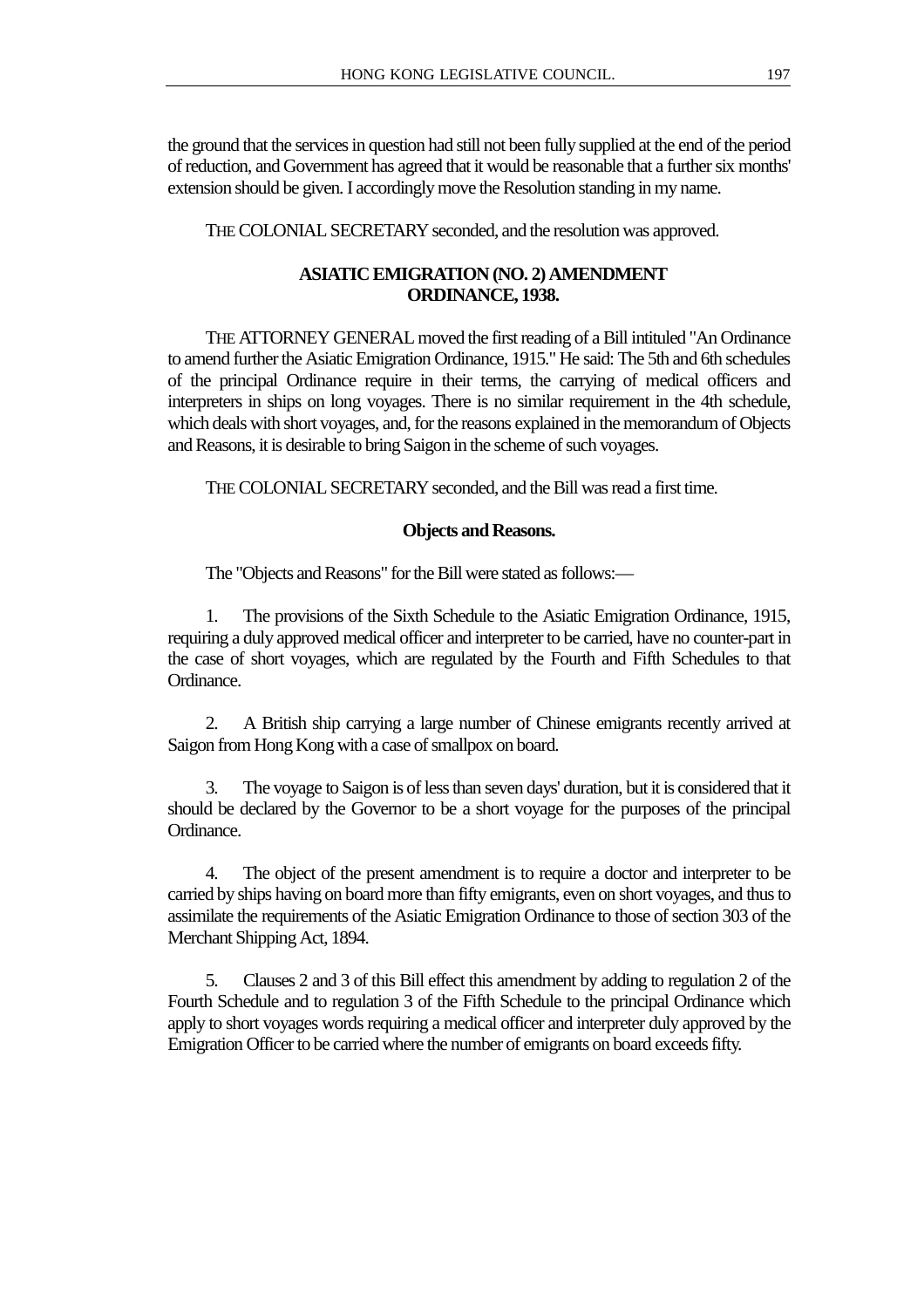6. Clause 4 of the Bill is the suspending clause required by the proviso to section 2 of the Chinese Passengers Act, 1855, (18 & 19 Vict., c. 104).

## **CRIMINAL PROCEDURE AMENDMENT ORDINANCE, 1938.**

THE ATTORNEY GENERAL moved the first reading of a Bill intituled "An Ordinance to amend the Criminal Procedure Ordinance, 1899." He said: The Criminal Procedure Ordinance has another section, 77a, which enacts a provision of the old Infanticide Act of 1922 that has been replaced in the United Kingdom by the Infanticide Act of 1938. This is similar in its terms, but raises the age from the newly born child to children under one year old. It is desirable that we should bring our legislation into line with that of the United Kingdom.

THE COLONIAL SECRETARY seconded, and the Bill was read a first time.

## **Objects and Reasons.**

The "Objects and Reasons" for the Bill were stated as follows:—

1. Clause 2 of this Bill enacts in section 77A of the Criminal Procedure Ordinance, No. 9 of 1899, the provisions of section 1 of the Infanticide Act, 1938, (1 & 2 Geo. 6, c. 36) in substitution for the provisions of section 1 of the Infanticide Act, 1922, (12 & 13 Geo. 5, c. 18).

## **SEDITION AMENDMENT ORDINANCE, 1938.**

THE ATTORNEY GENERAL moved the second reading of a Bill intituled "An Ordinance to amend the Sedition Ordinance, 1938."

THE COLONIAL SECRETARY seconded, and the Bill was read a second time.

Council then went into Committee to consider the Bill clause by clause.

THE ATTORNEY GENERAL.—I would like to move an amendment in the terms set out in the paper I have just handed to Your Excellency, that is to say, to insert the following paragraphs as paragraphs (*a*) and (*b*) and to renumber the remaining paragraphs as (*c*) and (*d*) respectively:—

- (*a*) by the substitution of the following paragraph for paragraph (*i*) in sub-section (1) thereof:—
	- (*i*) to bring into hatred or contempt or to excite disaffection against the person of His Majesty, or His heirs or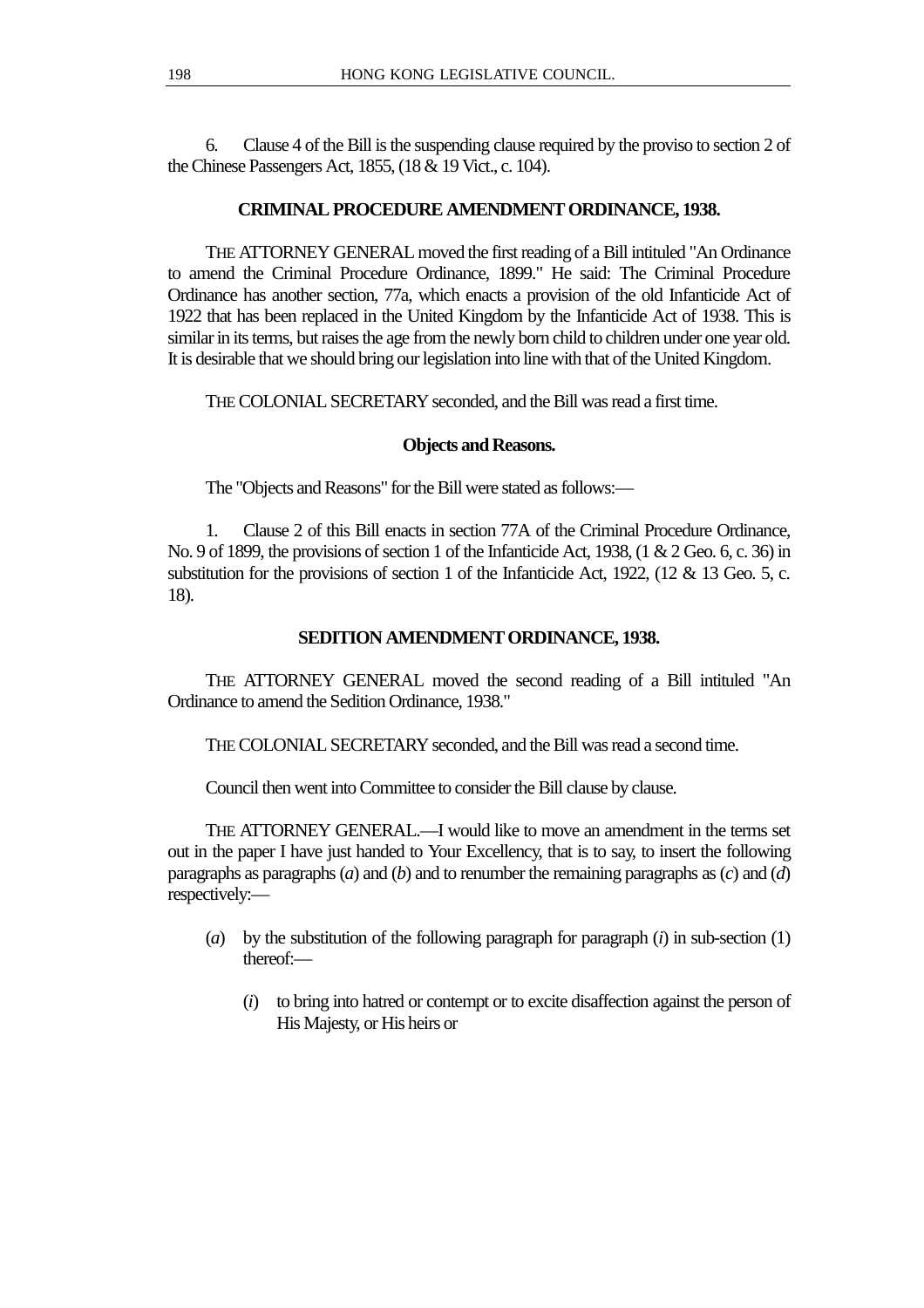successors, or against the Government of this Colony or the Government of any other part of His Majesty's dominions or of any territory under His Majesty's protection as by law established; or

That amendment will not materially alter the law as it stood at the beginning of this year, but it will make some changes in the principal Ordinance passed in September which made provision for attacks on His Majesty, His Heirs or successors and against the Government of this Colony, but did not include other parts of His Majesty's dominions. It was thought desirable to revert to the original plan which has been in force in the Colony since 1914.

(*b*) by the repeal of paragraph (vi) in sub-section  $(1)$  thereof;

This relates to attempts to seduce members of His Majesty's Services from allegiance to His Majesty. It has been suggested that that should not be dealt with as part of the Law of Sedition but in a special enactment founded and based on section 1 of the Incitement to Disaffection Act, 1934, in the United Kingdom, and it is proposed to follow that suggestion. That is why sub-section 3 (1) (vi) is cut out from the principal Ordinance.

Although in one sense these amendments appear to be material, in fact they leave us much as we were in the early part of this year and as we had been since 1914.

THE COLONIAL SECRETARY seconded, and the amendments were agreed to.

Upon Council resuming,

THE ATTORNEY GENERAL.—It is necessary for Your Excellency to rule whether the amendments made in Committee are in fact material before we can proceed with the other business. Alternatively we can suspend so much of the Standing Orders as is in the way of the Bill being read a third time at this meeting.

H.E. THE GOVERNOR.—In my opinion, for the reasons explained by the Honourable the Attorney General, the amendments are not material, but in a case such as this, where there is any possibility of doubt in the mind of any member, it is better to put the question to the Council itself. So I will ask the Honourable the Attorney General to move the suspension of the relative portions of the Standing Orders which will enable the third reading of the Bill at this meeting, thereby clearing this Bill off our Statue-making programme before the end of the year.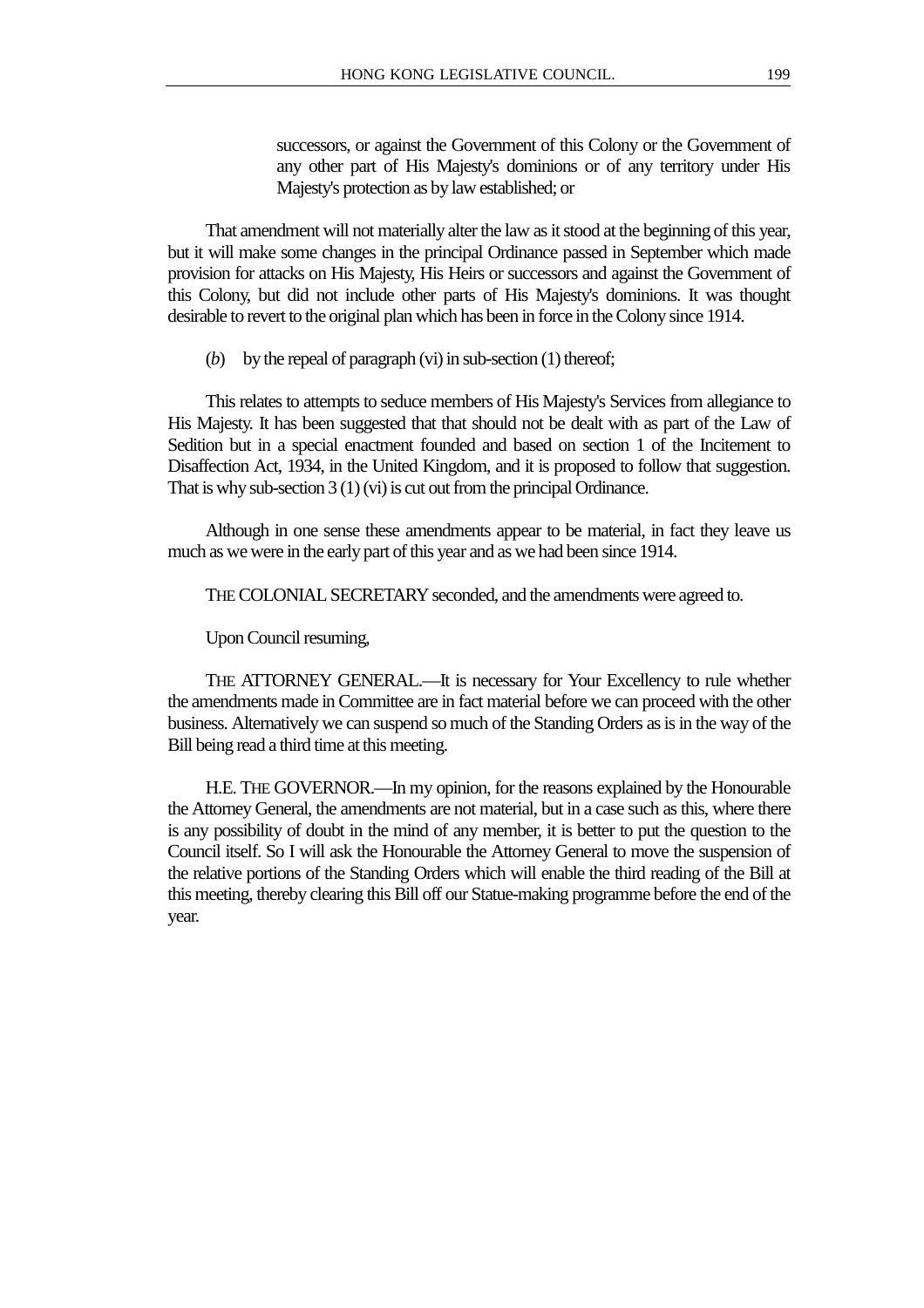THE ATTORNEY GENERAL.—I move the suspension of that part of the Standing Orders which stands in the way of this Bill passing through its remaining stages at this meeting.

THE COLONIAL SECRETARY seconded, and this was agreed to.

THE ATTORNEY GENERAL then moved the third reading of the Bill.

THE COLONIAL SECRETARY seconded, and the Bill was read a third time and passed.

## **EMPIRE PREFERENCE (NO. 2) AMENDMENT ORDINANCE, 1938.**

THE ATTORNEY GENERAL moved the first reading of a Bill intituled "An Ordinance to amend further the law relating to Empire Preference." He said: The nature of this Bill is explained in the Memorandum of Objects and Reasons. It is desirable, as this is a financial Bill, that it should pass through all its stages to-day, but at the moment I am only moving the first reading.

THE COLONIAL SECRETARY seconded, and the Bill was read a first time.

THE ATTORNEY GENERAL.—I rise to move the second reading of a Bill intituled "An Ordinance to amend further the law relating to Empire Preference."

THE COLONIAL SECRETARY seconded, and the Bill was read a second time.

Council then went into Committee to consider the Bill clause by clause.

Upon Council resuming,

THE ATTORNEY GENERAL reported that the Bill had passed through Committee without amendment, and moved suspension of that part of the Standing Orders which stood in the way of the Bill passing through all its stages that day.

THE COLONIAL SECRETARY seconded, and this was agreed to.

THE ATTORNEY GENERAL then moved the third reading of the Bill.

THE COLONIAL SECRETARY seconded, and the Bill was read a third time and passed.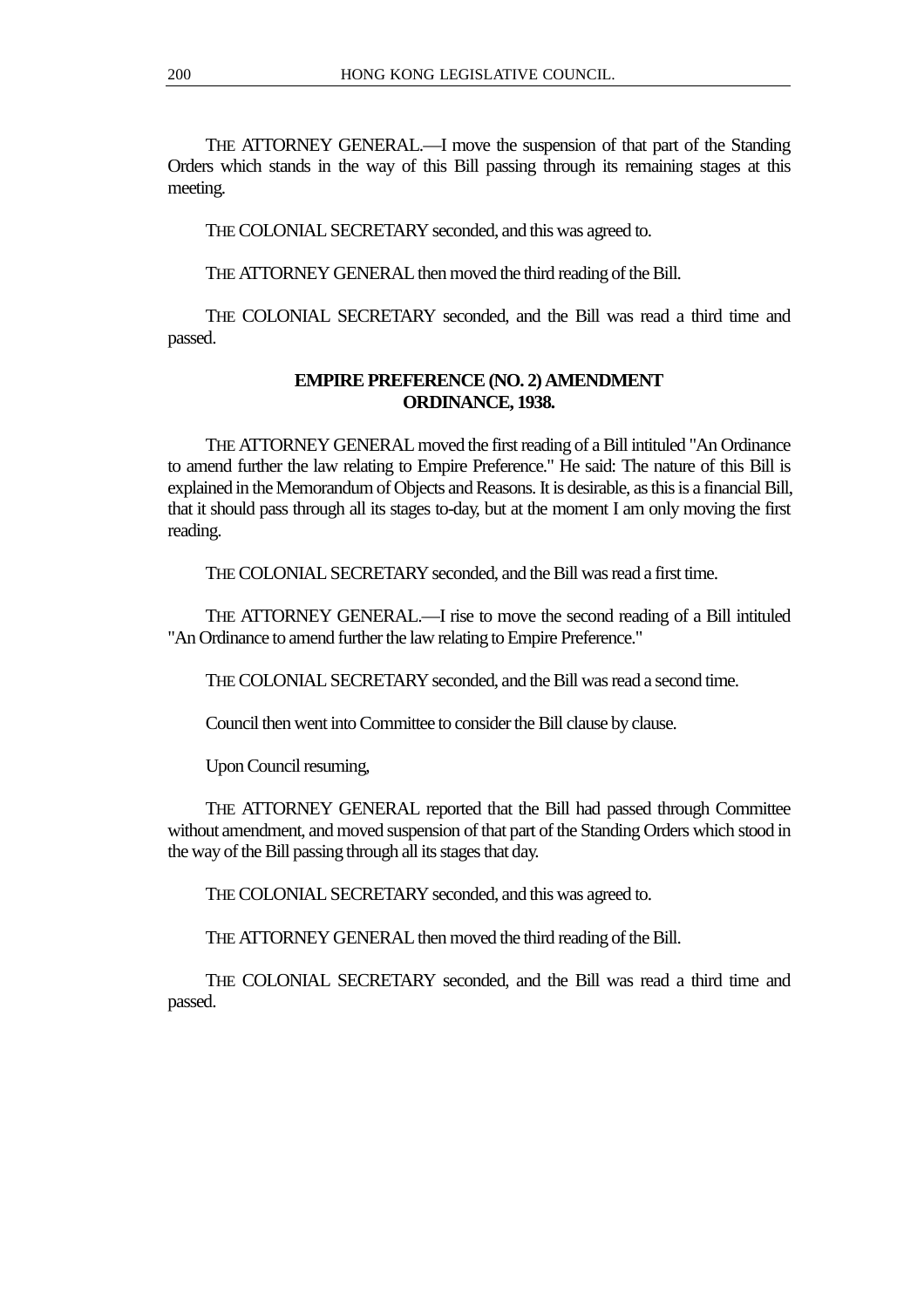#### **Objects and Reasons.**

The "Objects and Reasons" for the Bill were stated as follows:—

1. By section 3 (1) of Ordinance No. 32 of 1932, as amended by Ordinance No. 25 of 1937, it is provided that there shall be charged, levied and paid, in respect of the first registration in the Colony of every motor vehicle which, in the opinion of the Commissioner of Police, is not an Empire product, a special licence fee of an amount equal to twenty per cent. of the value of such vehicle, including cost, freight and insurance, on arrival in the Colony, after deduction of the value of the tyres and of any spare wheels or other spare parts.

2. This special licence fee is in addition to the ordinary licence fee payable under any Ordinance or regulations relating to the licensing of vehicles.

3. The object of this Bill is to reduce the percentage charge of the special licence fee from twenty to fifteen and so to implement the Trade Agreement between the United States and the United Kingdom, which was signed at Washington on the 17th November, 1938, and which applies to the Colony.

## **FAREWELL TO MAJOR-GENERAL BARTHOLOMEW.**

H.E. THE GOVERNOR.—Honourable Members,—Before we adjourn I desire to express what is, I feel sure, the unanimous sentiment of the Council by referring with appreciation to the services rendered by General Bartholomew to this Colony. (Applause).

During General Bartholomew's period of service here the defences of Hong Kong were notably advanced and he has left the Colony much more secure than when he found it. On very many occasions during the last twelve troublous months I have had need of his advice and I have always found his counsel as wise and as lucid as his response was prompt. As Governor I owe him much gratitude and that debt descends upon the Colony which I have the honour to govern. Mrs. Bartholomew has identified herself with so many public duties that to her also a grateful acknowledgment of her services is her least due. That I gladly make.

On your behalf, therefore, Honourable Members, as well as on my own I thank them both and wish them many years of health and happiness in England.

HON. SIR HENRY POLLOCK.—Sir, I am confident that the Unofficial Members of the Council would desire to be associated with the tribute Your Excellency has just paid to Major-General Bartholomew.

HON. MR. T. N. CHAU.—Sir, as Senior Chinese member, I beg to endorse all that has been said by Your Excellency regarding Major-General Bartholomew and Mrs. Bartholomew.